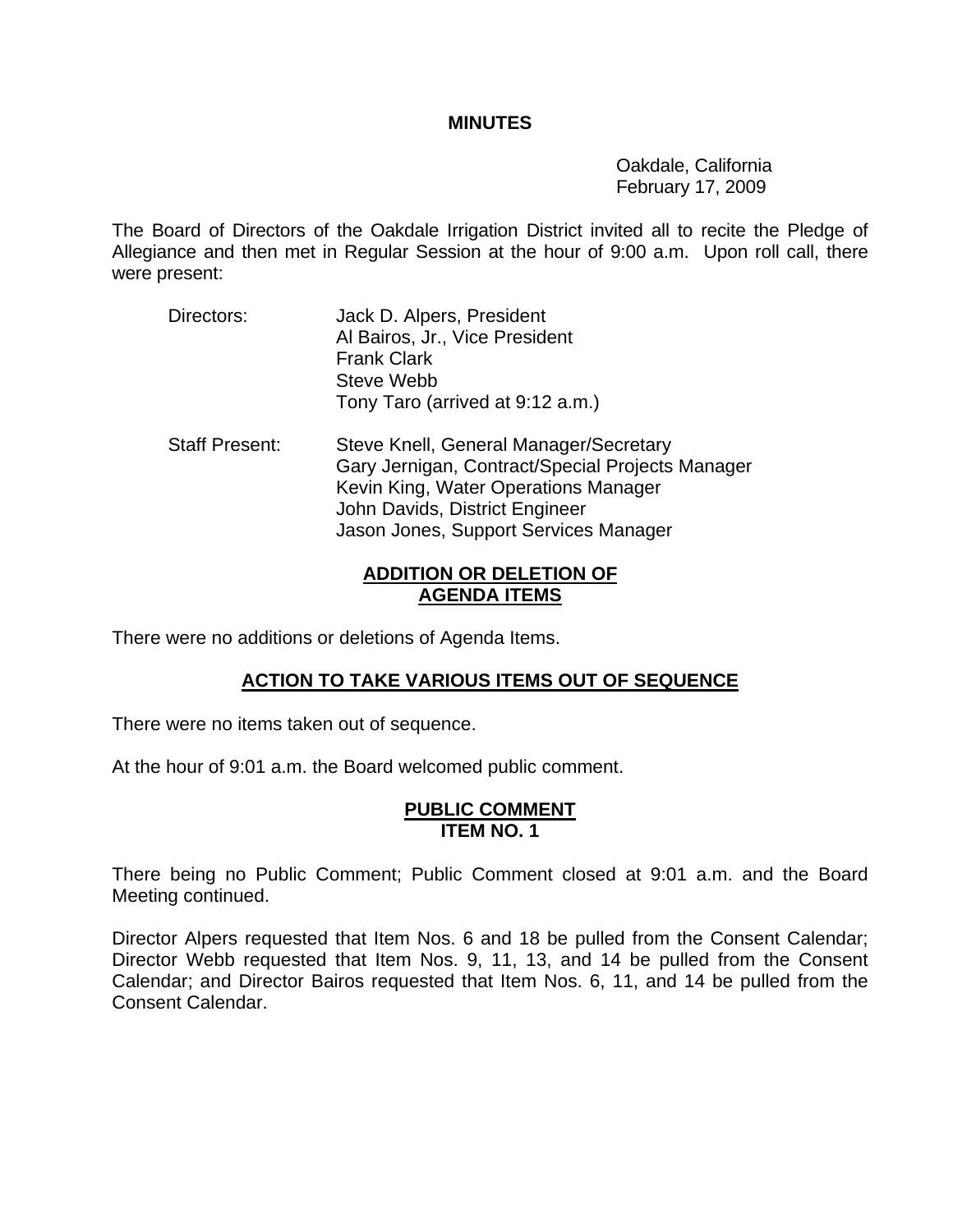# **CONSENT ITEMS ITEM NOS. 2, 3, 4, 5, 7, 8, 10, 12, 15, 16, 17, 19**

#### **ITEM NO. 2 APPROVE THE BOARD OF DIRECTORS' MINUTES OF THE SPECIAL MEETING OF FEBRUARY 2, 2009**

A motion was made by Director Clark, seconded by Director Webb, and unanimously supported to approve the Board of Directors' Minutes of the Special Meeting of February 2, 2009.

#### **ITEM NO. 3 APPROVE THE OAKDALE IRRIGATION DISTRICT STATEMENT OF OBLIGATIONS**

A motion was made by Director Clark, seconded by Director Webb, and unanimously supported to approve the Oakdale Irrigation District Statement of Obligations.

## **ITEM NO. 4 APPROVE IMPROVEMENT DISTRICT STATEMENT OF OBLIGATIONS**

A motion was made by Director Clark, seconded by Director Webb, and unanimously supported to approve the Improvement District Statement of Obligations.

## **ITEM NO. 5 APPROVE THE TREASURER AND CHIEF FINANCIAL OFFICER'S REPORT FOR THE MONTH ENDING JANUARY 31, 2009**

A motion was made by Director Clark, seconded by Director Webb, and unanimously supported to approve the Treasurer and Chief Financial Officer's Report for the month ending January 31, 2009.

#### **ITEM NO. 7 APPROVE REJECTION OF CLAIMS FILED BY IMPROVEMENT DISTRICT NO. 52 LANDOWNERS**

A motion was made by Director Clark, seconded by Director Webb, and unanimously supported to reject the claims filed by Improvement District No. 52 Landowners and forward all claims to ACWA/JPIA for handling.

#### **ITEM NO. 8 APPROVE GENERAL SERVICES AGREEMENT WITH PRESTON PIPELINES, INC.**

A motion was made by Director Clark, seconded by Director Webb, and unanimously supported to approve the General Services Agreement with Preston Pipelines, Inc.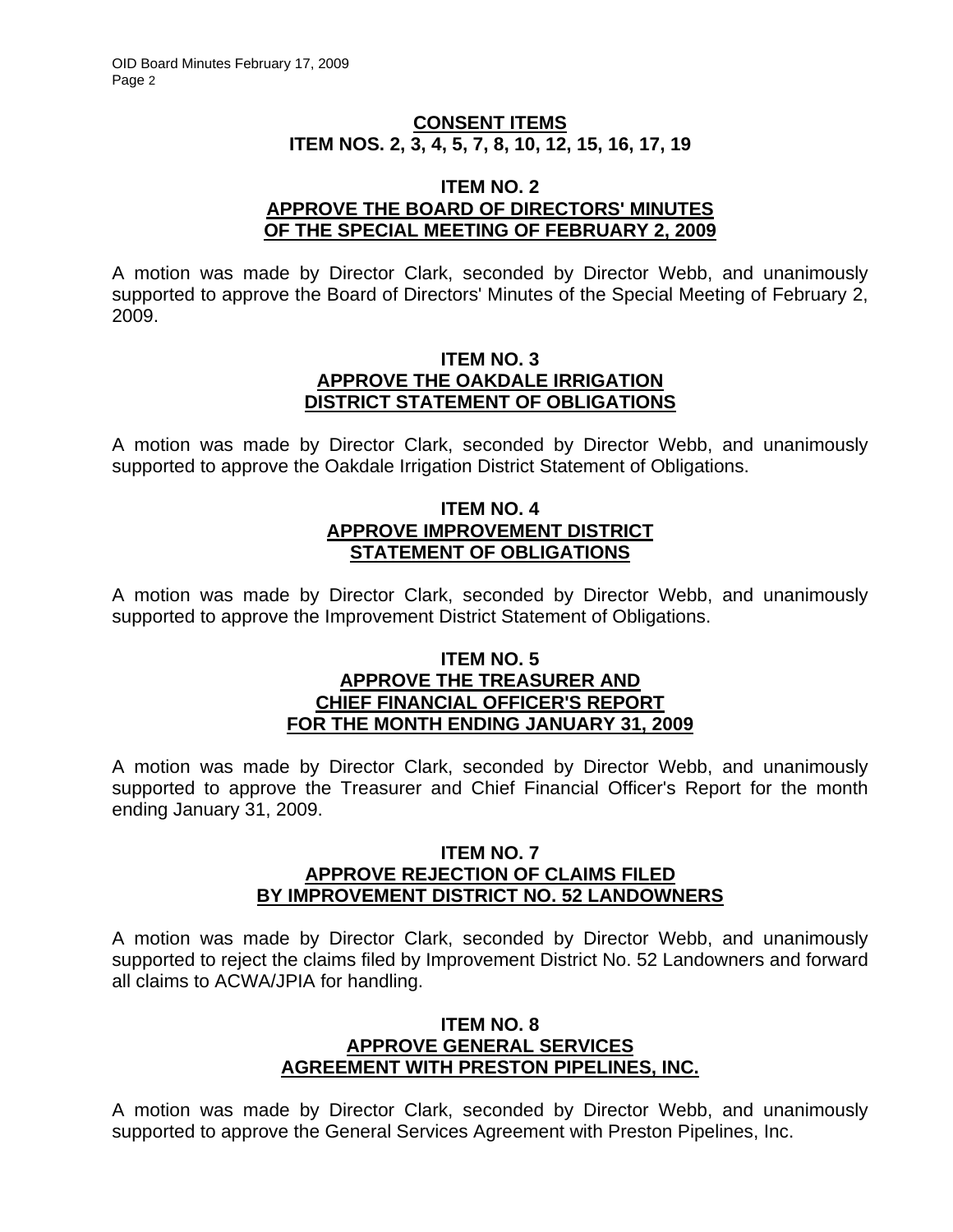### **ITEM NO. 10 APPROVE WORK RELEASES TO GENERAL SERVICES AGREEMENT 2008-GSA-047 TO SIERRA CONTROLS SYSTEMS, INC.**

A motion was made by Director Clark, seconded by Director Webb, and unanimously supported to approve the Work Releases to General Services Agreement 2008-GSA-047 to Sierra Controls Systems, Inc.

### **ITEM NO. 12 APPROVE WORK RELEASE NO. 3 AND NO. 4 TO GENERAL SERVICES AGREEMENT 2008-GSA-049 FOR WELDING SHOP AND AUTO SHOP LIGHTING TO INDUSTRIAL ELECTRIC CO.**

A motion was made by Director Clark, seconded by Director Webb, and unanimously supported to approve Work Release No. 03 and No. 04 to General Services Agreement 2008-GSA-049 for welding shop and auto shop lighting to Industrial Electric Co. in the total amount of \$7,500.

# **ITEM NO. 15 APPROVE ENCROACHMENT AGREEMENT ON THE SOUTH LATERAL (APN: 064-031-032 – VAN DE POL)**

A motion was made by Director Clark, seconded by Director Webb, and unanimously supported to approve the Encroachment Agreement on the South Lateral (APN: 064-031- 032 – Van de Pol).

### **ITEM NO. 16 APPROVE ENCROACHMENT AGREEMENT ON THE CLAVEY PIPELINE (APN: 010-029-004/005/006/007 – HOEKSTRA DAIRY)**

A motion was made by Director Clark, seconded by Director Webb, and unanimously supported to approve the Encroachment Agreement on the Clavey Pipeline (APN: 010- 029-004/005/006/007).

# **ITEM NO. 17 APPROVE ENCROACHMENT AGREEMENT ON THE SOUTH MAIN CANAL (APN: 010-015-061 – HOEKSTRA)**

A motion was made by Director Clark, seconded by Director Webb, and unanimously supported to approve the Encroachment Agreement on the South Main Canal (APN: 010- 015-061 – Hoekstra).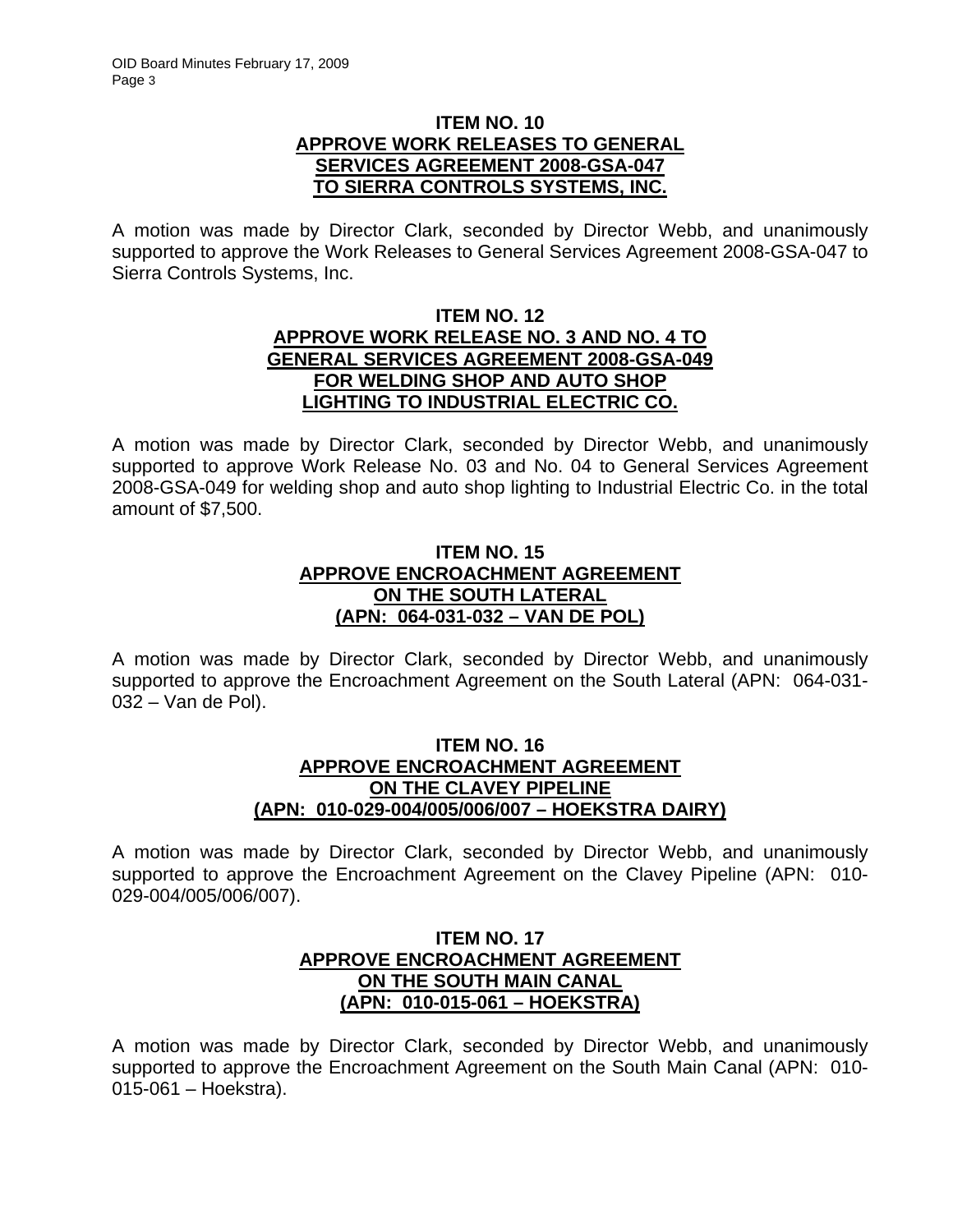## **ITEM NO. 19 APPROVE RESOLUTION FINDING THE ANNEXATION OF CONDE FARMS INTO THE OAKDALE IRRIGATION DISTRICT CATEGORICALLY EXEMPT UNDER THE CALIFORNIA ENVIRONMENTAL QUALITY ACT (CEQA) (APN: 002-062-039 – CONDE FARMS**

A motion was made by Director Clark, seconded by Director Webb, and unanimously supported to approve the Resolution Finding the Annexation of Conde Farms into the Oakdale Irrigation District Categorically Exempt under the California Environmental Quality Act (CEQA) (APN: 002-062-039 – Conde Farms).

# **ACTION CALENDAR ITEMS NOS. 6, 9, 11, 13, 14, 18, 20, 21, 22, 23**

## **ITEM NO. 6 APPROVE ASSIGNMENT OF CAPITAL WORK ORDER NUMBERS**

Director Alpers stated that the estimated cost for the replacement of the Brady Pipeline Project was previously approved for approximately \$167,000 and it is now shown as approximately \$232,000. General Manager Steve Knell stated that after going out and reevaluating this project it was discovered that there was additional costs for the replacement of the structure and gates. A motion was made by Director Alpers, seconded by Director Webb and unanimously supported to approve the Assignment of Capital Work Order Numbers.

| Facility<br><b>Brady Pipeline</b> | <b>Project Description</b><br>Replace 3,190 ft. of 18" 100 PIP PVC, install<br>new control box, two 18" flap gates, and two 18"<br>101C slide gates | <b>Estimated Cost</b><br>\$231,900 | Work Order No.<br>0911 |
|-----------------------------------|-----------------------------------------------------------------------------------------------------------------------------------------------------|------------------------------------|------------------------|
| <b>Fairbanks Pipeline</b>         | Install new 18" Fresno 101C slide gate                                                                                                              | \$6,200                            | 0912                   |
| Claus Pump<br>Discharge Line      | Install a new 21" Fresno 10C flap gate                                                                                                              | \$5,200                            | 0913                   |
| Campbell Lateral                  | Install a new 20" Fresno 101C slide gate                                                                                                            | \$5,100                            | 0914                   |
| Campbell Lateral                  | Install a new 24" Fresno 101C slide gate                                                                                                            | \$5,600                            | 0915                   |
| Van Norman<br>Pipeline            | Install 18" line gate valve                                                                                                                         | \$11,500                           | 0916                   |
| Gilbert Lateral                   | Install a new 20" Fresno 101C slide gate                                                                                                            | \$4,300                            | 0917                   |
| <b>Keeley Pipeline</b>            | Install 72' of 42" RCP pipe and appurtenances;<br>and install 140' of new barbed wire fence                                                         | \$37,000                           | 0918                   |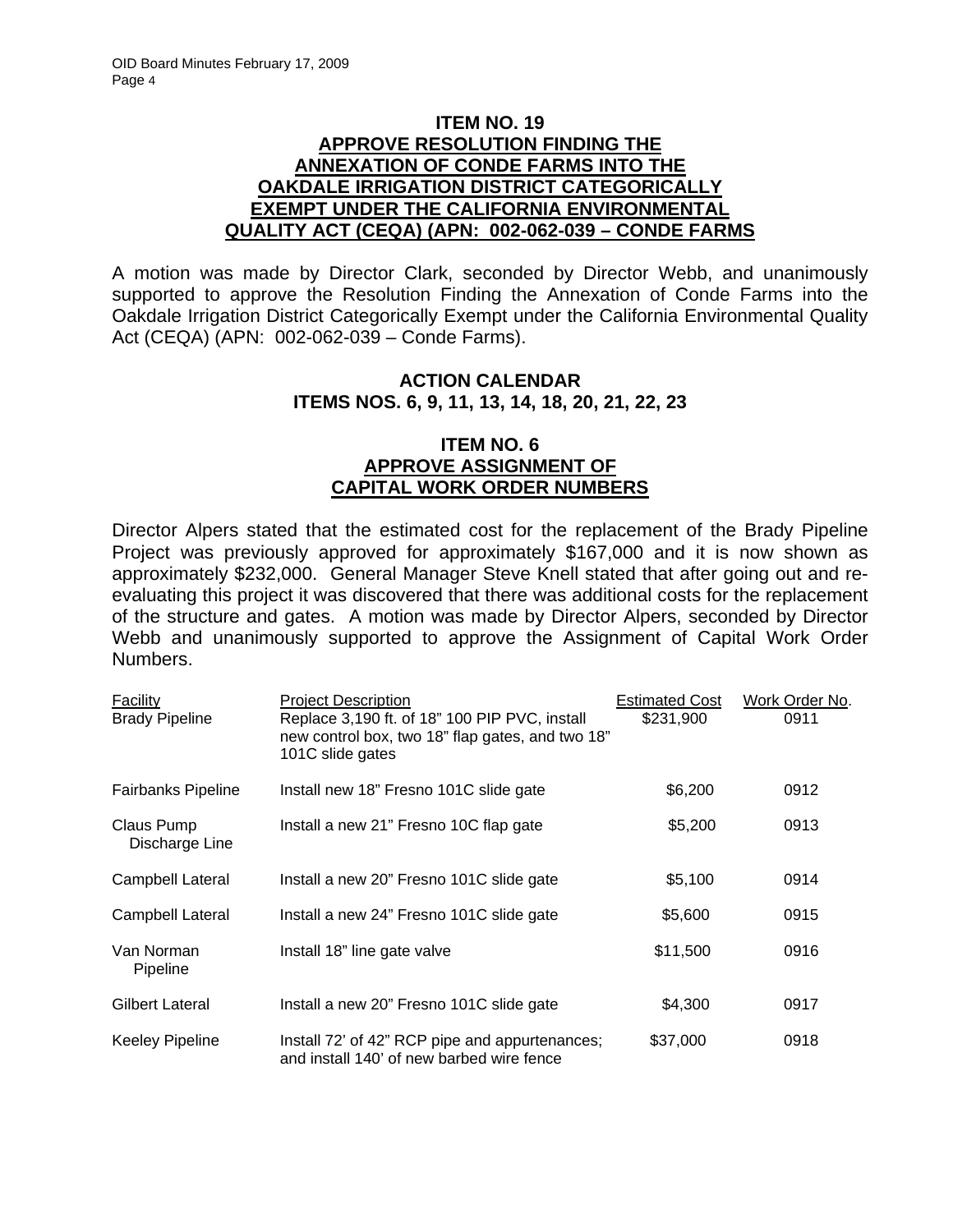#### **ITEM NO. 9 APPROVE PROFESSIONAL SERVICES AGREEMENT WITH JIM PERSONS – SAFETY CONSULTANT**

Director Webb asked if our Safety Coordinator was qualified to teach this course. Support Services Manager Jason Jones stated that at this time the District's Safety Coordinator is not trained to give this course. Director Webb asked if the District could send the Safety Coordinator for training so that he is qualified to teach the course in the future. Support Services Manager Jason Jones replied, yes.

A motion was made by Director Webb, seconded by Director Alpers, and unanimously supported to approve the Professional Services Agreement with Jim Persons – Safety Consultant.

# **ITEM NO. 11 APPROVE WORK RELEASE NO. 03, AMENDMENT NO. 1 TO PROFESSIONAL SERVICES AGREEMENT 2008-PSA-008 WITH GIULIANI & KULL FOR FAIRBANKS/COMETA SPLIT REHABILITATION PROJECT**

Director Webb asked if the Work Release No. 03, Amendment No. 1 to the Professional Services Agreement was for rate increases. Contracts and Special Projects Manager Gary Jernigan stated that there are two projects on the Fairbanks and all of the design, geo tech work, surveying, and construction services were being billed under one contract and that it needed to be split between the two projects.

A motion was made by Director Webb, seconded by Director Alpers, and unanimously supported to approve Work Release No. 03, Amendment No. 1 to Professional Services Agreement 2008-PSA-008 with Giuliani & Kull for Fairbanks/Cometa Split Rehabilitation Project

# **ITEM NO. 13 APPROVE AMENDMENT NO. 1 TO GENERAL SERVICES AGREEMENT 2008-GSA-066 WITH ANDRETTA'S AG CONSTRUCTION**

Director Webb asked if the Amendment No. 1 to General Services Agreement was for a rate increase. Contract and Special Projects Manager Gary Jernigan stated that this GSA was being modified to include a chain link fence rate.

A motion was made by Director Webb, seconded by Director Alpers, and unanimously supported to approve Amendment No. 1 to General Services Agreement 2008-GSA-066 with Andretta's Ag Construction.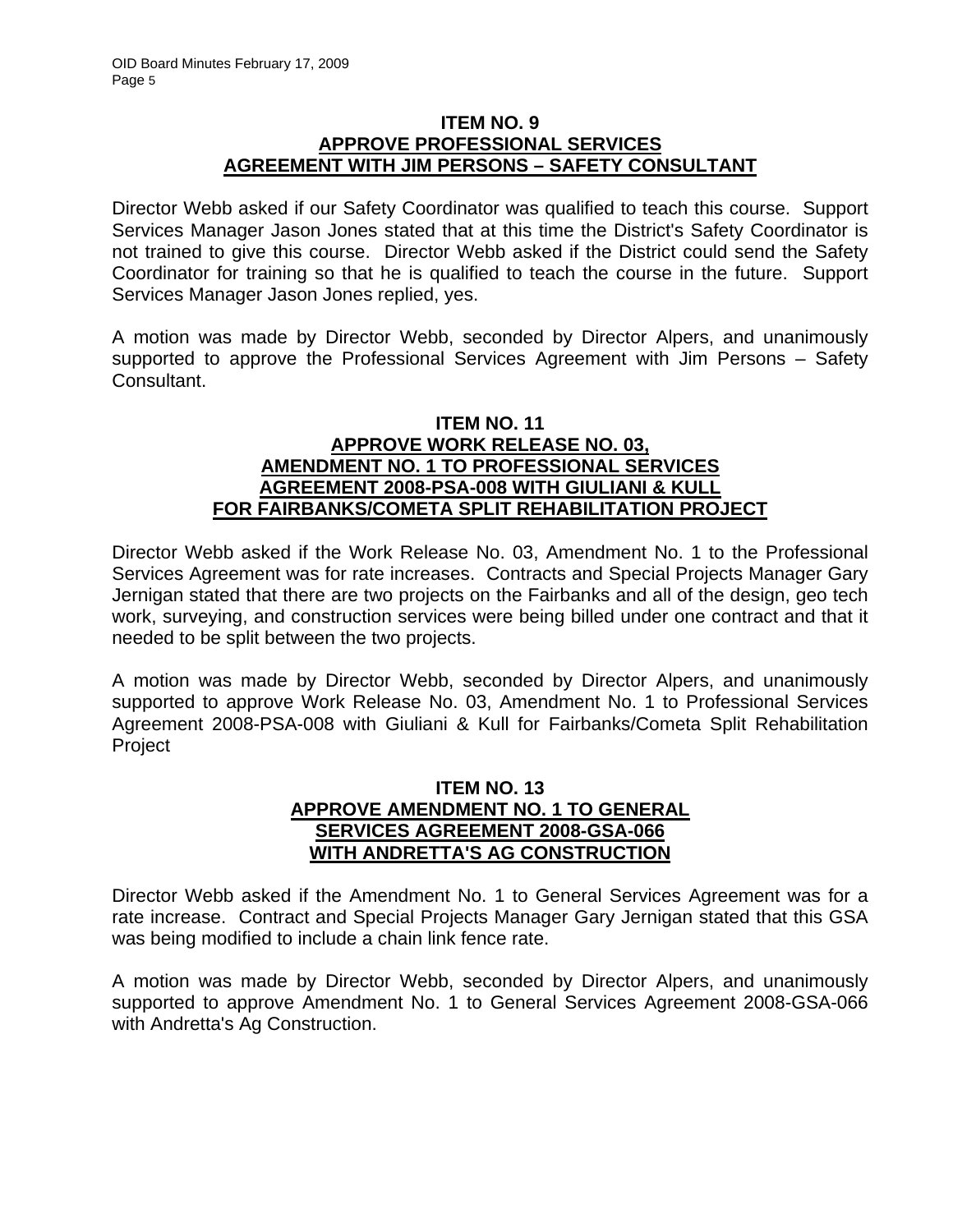## **ITEM NO. 14 APPROVE AMENDMENT NO. 2 TO PROFESSIONAL SERVICES AGREEMENT 2006-PSA-005 WITH CH2M HILL FOR REVISED RATES**

Director Webb asked if the Amendment No. 2 to Professional Services Agreement was for a rate increase. Contract and Special Projects Manager Gary Jernigan stated that yes it was for a rate increase. Director Webb stated that this needed to be reviewed and requested that this matter be referred to the Finance Committee.

There was no action taken on this item pending further review by the Finance Committee.

# **ITEM NO. 18 APPROVE ENCROACHMENT AGREEMENT ON THE PAULSELL LATERAL (APN: 010-005-049 – BEN A. AND CAROL S. WARD, TRUSTEES OF THE B & C WARD 2004 REVOCABLE TRUST)**

Director Alpers asked if some of the Ward property was in the District and some of the property is out of the District. District Engineer John Davids stated that that is correct.

A motion was made by Director Webb, seconded by Director Alpers, and unanimously supported to approve the Encroachment Agreement on the Paulsell Lateral (APN: 010- 005-049 – Ben A. and Carol S. Ward, Trustees of the B & C Ward 2004 Revocable Trust).

(Director Taro arrived at the Board of Directors Meeting.)

#### **ITEM NO. 20 REVIEW AND TAKE POSSIBLE ACTION ON AWARD OF BID ON THE BENTLEY DEEP WELL PUMP REPLACEMENT PROJECT**

Staff solicited bids for the Bentley Deep Well Pump Replacement Project from seven (7) contractors. The seven contractors are Don Pedro Pump, Golden State Irrigation, Howk Systems, Noack Pump, Universal Pump, I. J. Larsen Pumps, Inc., and Amerine Systems, Inc. The bids were received on February 12, 2009. The results were provided to the Board of Directors at the Board meeting.

A motion was made by Director Bairos to award the bid on the Bentley Deep Well Pump Replacement Project to Don Pedro Pump and by roll call was voted as follows:

| Director Taro           | Yes |
|-------------------------|-----|
| <b>Director Bairos</b>  | Yes |
| <b>Director Alpers:</b> | Yes |
| <b>Directors Clark</b>  | No  |
| Director Webb:          | No  |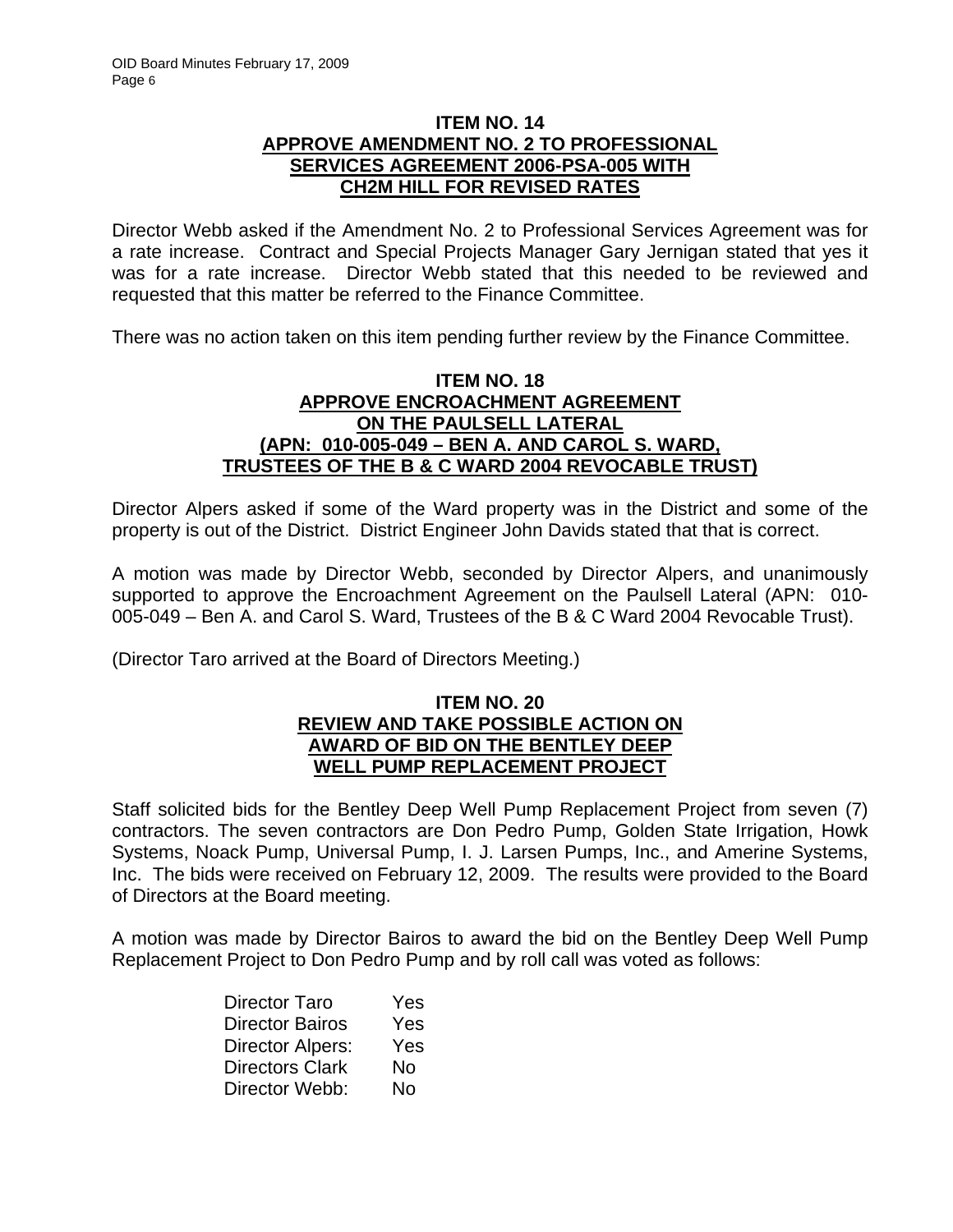# **ITEM NO.21 REVIEW AND TAKE POSSIBLE ACTION AUTHORIZING GENERAL MANAGER TO EXECUTE WORK RELEASES FOR ENGINEERING AND CEQA FOR THE SOUTH MAIN CANAL AND TUNNEL PROJECTS**

The 2009 Budget has been approved for engineering and CEQA to commence on the South Main Canal and Tunnel Projects. This work will consist of five (5) projects in the reach from Goodwin Dam to the Downstream Portal of Tunnel 9. The five (5) projects will consist of engineering and CEQA identified as follows:

- 1. Goodwin Dam to 2-Mile Bar Engineering and CEQA for the Work to commence in October 2009 and complete in March, 2011.
- 2. New Tunnel from 2-Mile Bar to Upstream of Tunnel 7 Limited engineering to support CEQA for the Work to commence in 2013.
- 3. New Tunnel Embankment and Access Engineering and CEQA for the Work to begin in October 2011 and complete in March of 2012 prior to the start of the New Tunnel construction.
- 4. Tunnel 7 to Tunnel 9 Engineering and CEQA for the canal rehabilitation including the two (2) concrete flume replacements and the Wilms siphon rehabilitation.
- 5. Tunnel 9 CEQA for the Downstream Portal and the last 3,400 feet of tunnel rehabilitation for the Work to begin in Oct 2012 and complete in March, 2013.

The Work Releases will be issued as needed to support the project requirements. It is anticipated Work Releases will be issued on established Professional Services Agreements to CH2M HILL, Condor Earth Technologies, Provost & Pritchard and Giuliani & Kull. The following are the first two (2) Work Releases to commence the Work for the South Main and Tunnel Projects.

A motion was made by Director Webb, seconded by Director Clark, and unanimously supported to authorize the General Manager to execute work releases for engineering and CEQA for the South Main Canal and Tunnel Projects.

## **ITEM NO. 22 REVIEW AND TAKE POSSIBLE ACTION AUTHORIZING GENERAL MANAGER TO EXECUTE A WORK RELEASE WITH CONDOR EARTH TECHNOLOGIES FOR PHASE I OF THE HAZARD REMEDIATION ON THE ABANDONED CAPE HORN TUNNEL**

The Cape Horn Lateral is no longer utilized by Oakdale Irrigation District (OID) for the delivery of irrigation water. The existing Cape Horn Lateral consists of open channel and three (3) tunnels, all of which present a substantial liability to OID. Phase I of the Hazard Assessment will include; (1) data review, (2) Field Reconnaissance, and (3) Reporting. Deliverable will include a text report with figures and a separate documentation appendix. At the conclusion of Phase I, work scopes and proposals for future phases will be prepared based on the results of Phase I work. At that time, Staff will come back to the Board for subsequent approval of any and all additional phases.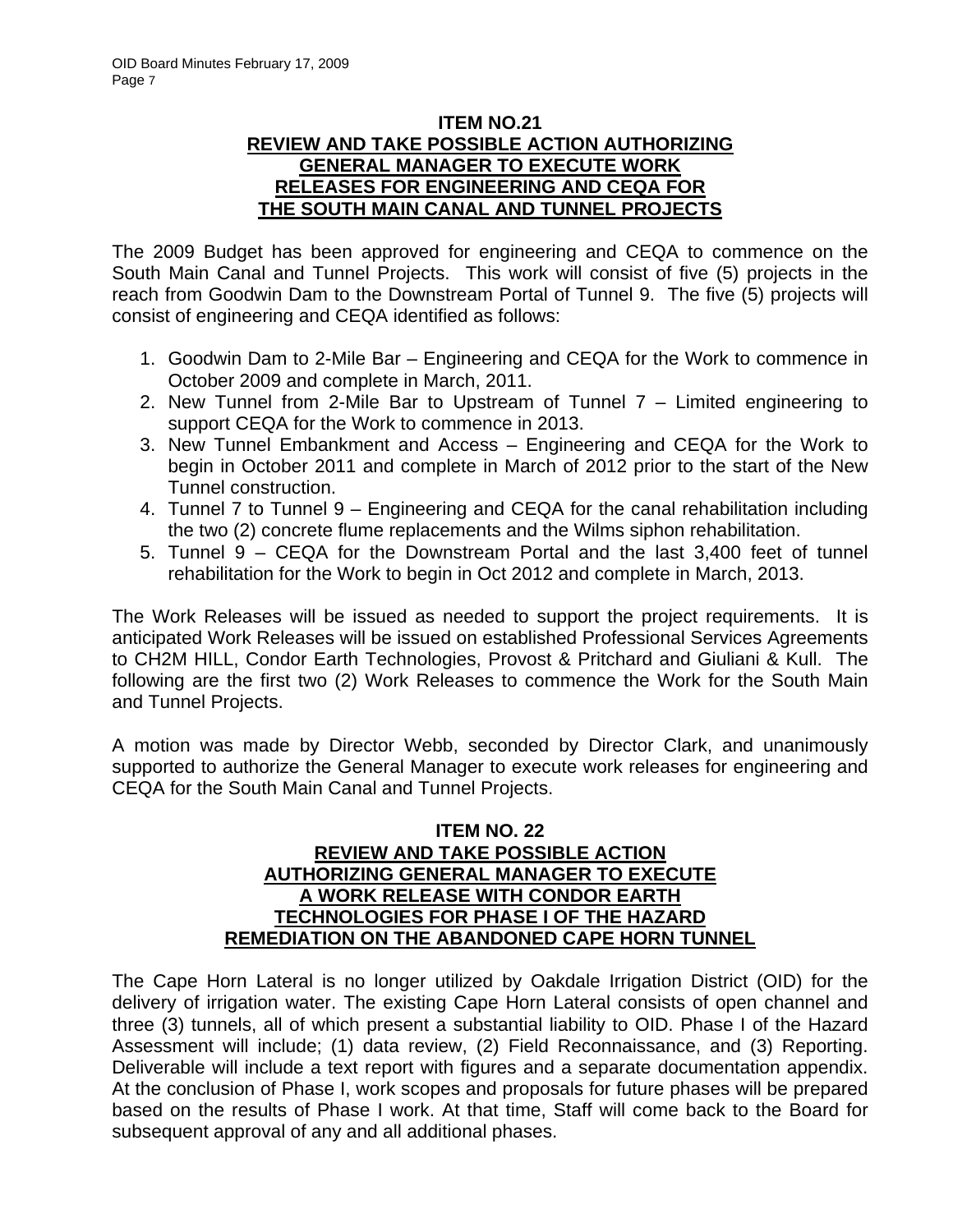Staff recommends approval of Phase I and will present the findings of Phase I to the Board of Directors at its conclusion.

A motion was made by Director Clark, seconded by Director Webb, and unanimously supported authorizing the General Manager to execute a work release with Condor Earth Technologies for Phase I of the hazard remediation on the abandoned Cape Horn Lateral.

## **ITEM NO. 23 REVIEW AND TAKE POSSIBLE ACTION TO APPROVE PROPOSAL FOR TEAM BUILDING TRAINING WITH BHI MANAGEMENT CONSULTING FOR ALL EMPLOYEES**

One of the common threads of feedback from employees on the completed SDS Employee Survey was the need to improve the lines of communication within the organization. After consultation with OE3, OID staff contacted CSDA for recommendations of firms providing such services. We have met with BHI, out of Tracy, and they have submitted a proposal.

A motion was made by Director Clark to implement the first two sessions with BHI Management Consulting in an amount not to exceed \$7,000, re-evaluate their proposal and determine if the District wants to go further. The motion was seconded by Director Bairos and was voted as follows:

| Ayes: | Directors Clark, Alpers, Bairos |
|-------|---------------------------------|
| Noes: | Directors Taro, Webb            |

### **DISCUSSION ITEM NO. 24, 25**

# **ITEM NO. 24 DISCUSSION ON BUSINESS MATTERS AS THEY APPEAR ON THE TRI-DAM BOARD AGENDA FOR THURSDAY, FEBRUARY 19, 2009**

This item is placed here for the Board to discuss Tri Dam agenda items.

There was no discussion regarding the Tri-Dam Board Agenda due to the fact that none of the Board Members, or the General Manager had received their Board packets.

Director Alpers did advise the Board that there was a meeting with the auditors of Tri-Dam today at 1:30 p.m. to express their concerns prior to the audit being conducted.

General Manager Steve Knell discussed the financing options being considered by the Board for the new turbine at Tulloch. While he missed the last meeting he understands the Boards are considering using the money from the Tri Dam reserve fund to finance the turbine with both Districts reimbursing the reserve funds over a three year period. He suggested the Board consider more flexible options during these uncertain economic times, such as;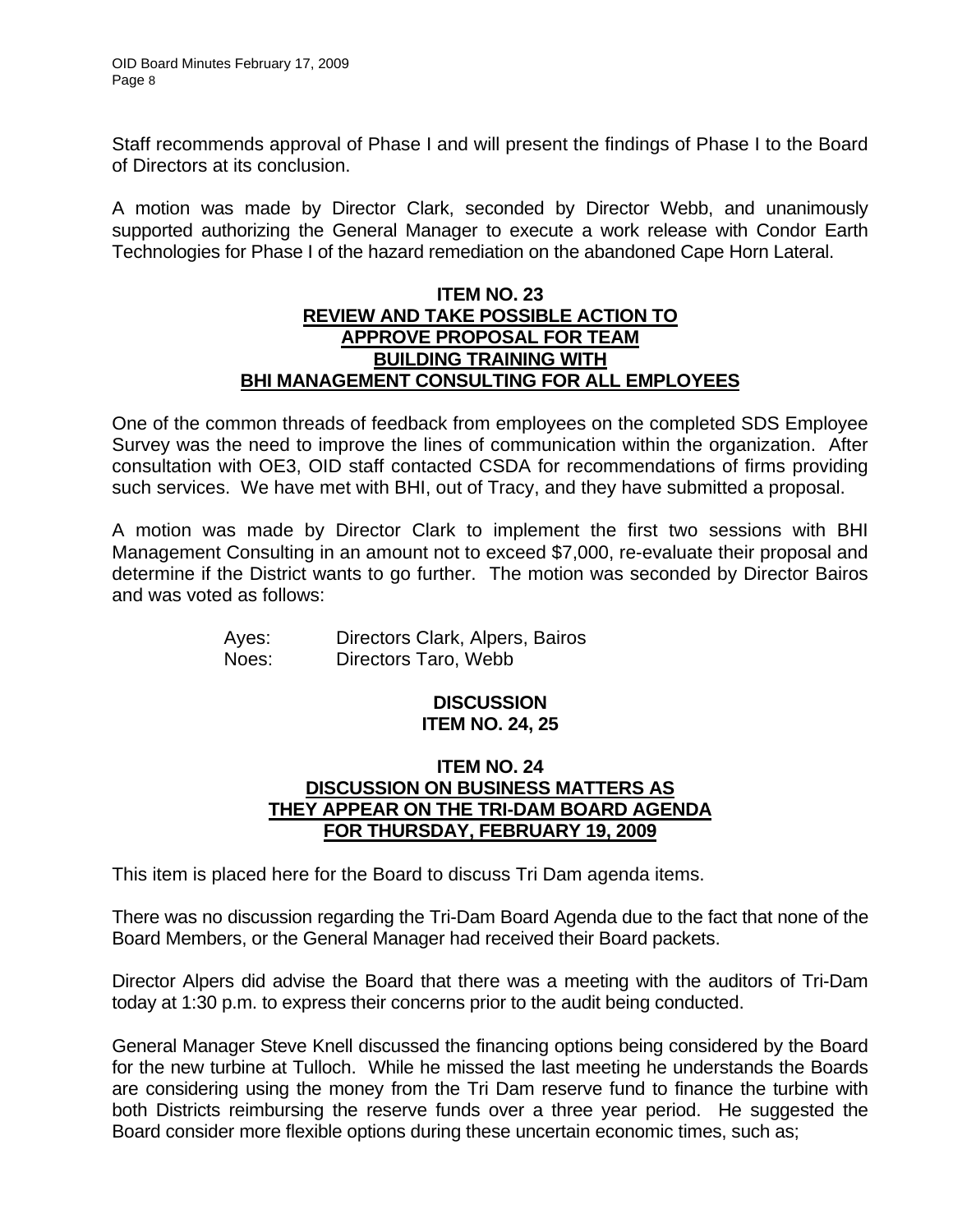- 1. Why tie any timetable to the repayment of the Tri Dam reserves? Pay each year as money is available.
- 2. Let the new generator pay the reserves back. Do separate accounting of the power generated and sold from this new generator; pay O&M and debt from these revenues and the district's take no money until the reserves are paid back.

# **ITEM NO. 25 DISCUSSION ON 2009 WATER SEASON**

Staff will brief the Board on the upcoming water season and what may be in store for our constituents; the breadth of the current water crisis in the State; VAMP; SEWD; the wandering eyes for water and who's looking at New Melones; DWR actions in the State to free up water; special hearings and what the Governor may or may not do.

General Manager Steve Knell discussed the upcoming water season and the current water crisis with the Board of Directors.

# **ITEM NO. 26 COMMUNICATIONS**

# A. **GENERAL MANAGERS REPORT**

# **Safety Activities**

- 1. 33 days without a lost time injury accident.
- 2. Fall Protection Training on the 18th.

# **Administration Activities**

- 1. OID's Conflict of Interest Code was approved by the FPPC.
- 2. Based on the lesser bond issuance size, OID asked for a reevaluation of its rating. S&P informed OID that its credit rating was changed from a AA- to a AA. This should give us a better interest rate in the market.
- 3. General Counsel discussions have taken place.
- 4. Regional Farm Bureau meeting tonight at Medlen's House of Beef at 6:30 p.m.
- 5. At the last Board meeting it was reported that the Brady Pipeline replacement was estimated at \$167K. Upon field review and now knowing structure needs, which were not in the original estimate, the revised estimate is \$232K for the project.
- 6. Health insurance renewal time is here. Numerous meetings in the works.

# **Contract and Special Project Activities**

- 1. Cape Horn Tunnel Condor and OID working on Contract Close out for Drill Tech and Condor. Condor will make a presentation on the Cape Horn Tunnel Project at the March 3, 2009 Board Meeting.
- 2. Little John Creek Dam Project Teichert Construction completed all contract work on January 30, 2009. Final work will be completed by Sierra Controls for the SCADA system and PG&E for the power installation. Both are schedule to be completed on or before Friday, March 6, 2009.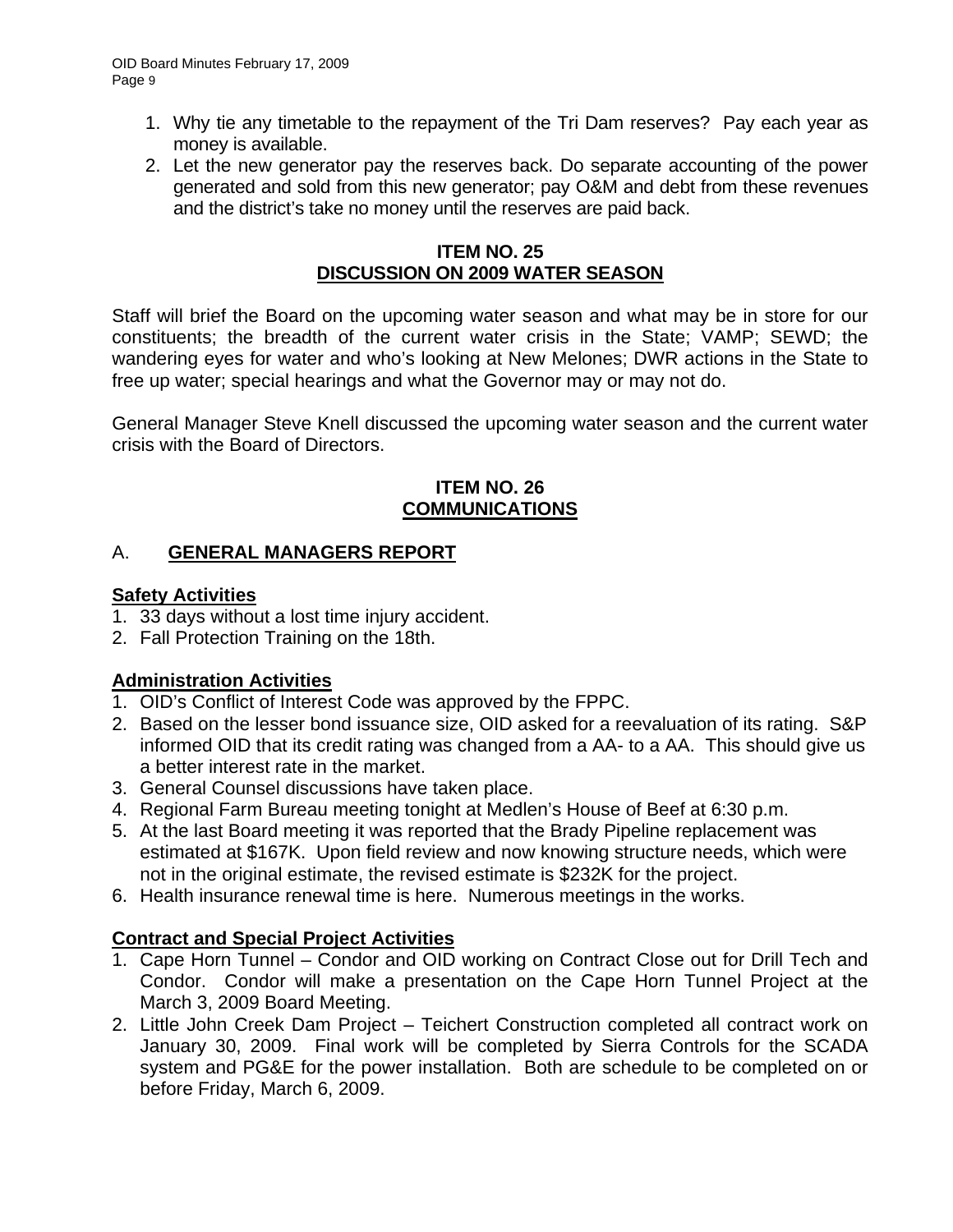- 3. Riverbank/South Main Sierra Mountain completed concrete pours, backfilling and Shotcrete. Right of Way fencing has been completed. Security Fencing will be installed after the final structural steel is installed on February 19, 2009.
- 4. Fairbanks/Cometa Control Structure Rehabilitation Teichert Construction completed the installation C-10 gates and miscellaneous metals. During the final review, there is an additional need for fencing and gates. Teichert is coordinating to have completed by February 20, 2009. The coffer dam has been removed and the concrete lining upstream of the control structure has been placed. The Rubicon frame installation has been completed and the gates will be installed during the week of February 24, 2009.
- 5. Fairbanks/SSJID Main Preston Pipeline completed the backfilling over the new culvert and their Subcontractor has completed the Shotcrete installation. The Rip Rap placement is in progress with completion scheduled for February 16, 2009. The Downstream Control Structure has been completed and backfilled and the gates have been installed. The concrete headwall on the upstream control structure has been completed and the backfilling has begun. The project is still on schedule to be completed on February 24, 2009.
- 6. The USFWS requested study for the California Tiger Salamander at the upstream portal of the Cape Horn Tunnel has been completed with the monitoring site demolished on January 30, 2009. Bumgardner Biological Services will provide the necessary report to USFWS by February 20, 2009.
- 7. The CEQA process for the South Main and Tunnel Projects was started with a Kick-off meeting and site visit on February 12, 2009.
- 8. Contract Administration activities on issued contracts to be renewed and/or issued, Work Releases and Change Orders for all contracts.
- 9. Project coordination with Engineering Consultants.
- 10. Construction Management and Contracts Administration manuals being developed

# **Construction & Maintenance Activities**

- 1. Review of Job Set Up Forms
- 2. Review of Request For Work Approvals
- 3. On-going review for potential dirt sites
- 4. Various Landowner meetings
- 5. Assisting Engineering Department on upcoming Capital Projects.
- 6. Conducted the written test for the Auto Shop Supervisor on 2/12/2009.
- 7. Working on a District Drain Cleaning Program.
- 8. Drafting a letter to ARB for the reimbursement of monies for the emissions particulate filter grant.

# **Engineering Activities**

- 1. Ongoing Suspense Forms.
- 2. Board Agenda Report preparation.
- 3. Ongoing Encroachment Agreement preparation.
- 4. Working with various Irrigation Design Companies on new turnout designs for construction this winter.
- 5. Engineering Department Staff assisting Mr. Jernigan with construction inspection activities on this winters contracted projects.
- 6. Design underway for 2009/2010 Capital Projects.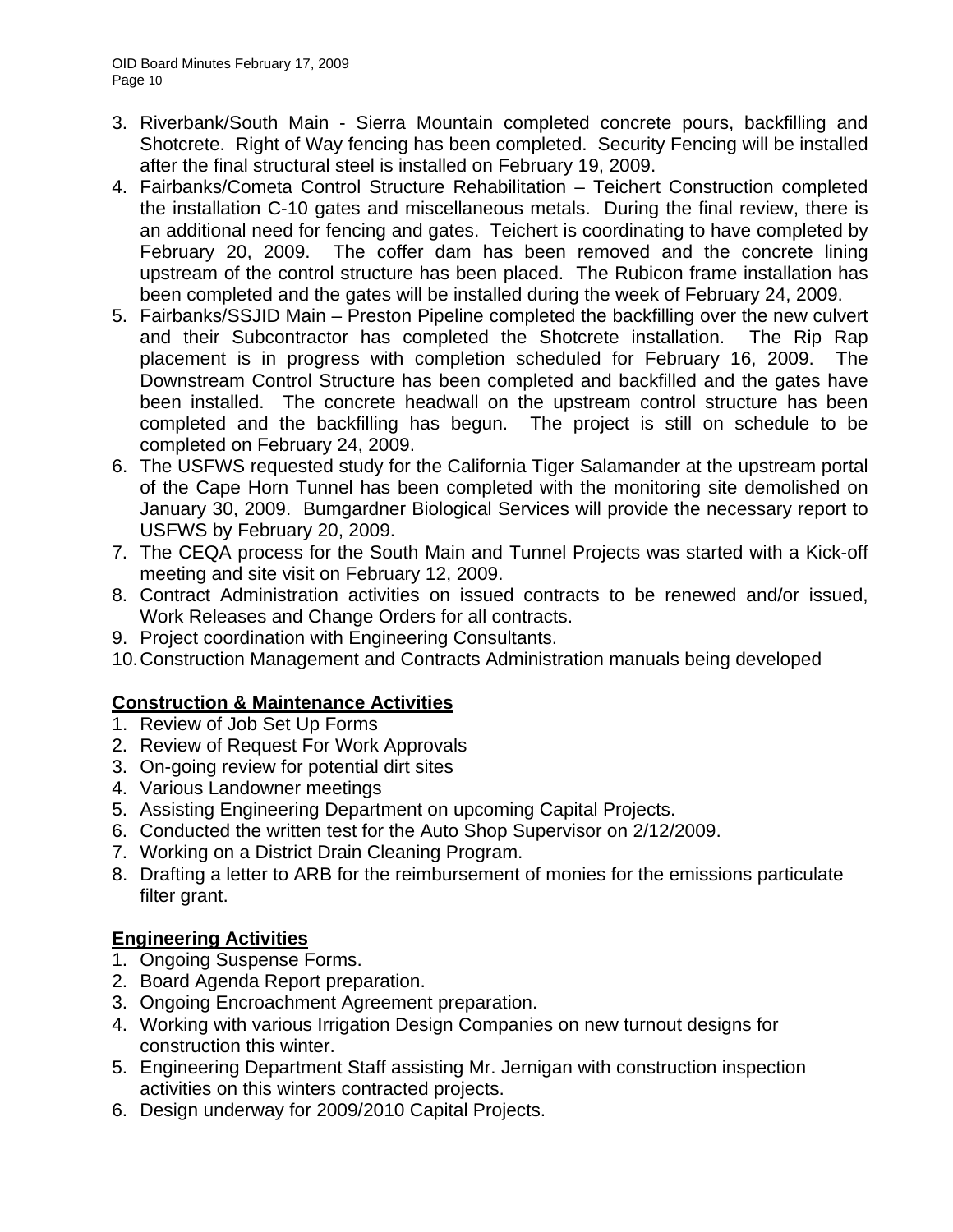OID Board Minutes February 17, 2009 Page 11

- 7. Design for the North Side Reservoir is underway and several meetings have been held between the Water Operations Department, Engineering Department and P&P to discuss design related issues. DRAFT Mitigation Plan and Updated Biological Assessment was submitted to USACE and USFWS on 2/10/09. Early responses from USFWS have been received and responded to.
- 8. Conde's have complied with the outstanding conditions of their Annexation and the CEQA Resolution should be approved at today's Board meeting.
- 9. Preparing various cost estimates and subsequent Requests for Work Order Approval.
- 10. Working on Goad Construction Issues with Jason Jones, Support Services Manager and G&K as it pertains to recording the Lot Line Adjustment. Settlement check delivered to Mike Ijams for his distribution on 2/10/09.
- 11. Preparing Purchase Agreement for new deep well site (Furtado).
- 12. Met with Bill Smith concerning new irrigation delivery options.

# **Water Operations Activities**

- 1. Attended the California Irrigation Institute conference in Sacramento on Feb  $3^{\text{rd}}$  &  $4^{\text{th}}$
- 2. Coordinating water delivery to Steve Fields
- 3. Assisting Engineering with 2009 Capital Project Design Considerations
- 4. Working on alternatives for the Long Term Irrigated Lands Program
- 5. Water User notice mailed on Feb  $4^{th}$  in regard to water supply and water conservation
- 6. Water Utilities
	- 1. ID 22 Nothing to Report
	- 2. ID 41 Nothing to Report
	- 3. ID 42 Nothing to Report
	- 4. ID 45 & 49 Nothing to Report
	- 5. ID 46 Water Main failure on Feb. 12<sup>th</sup> near Dillwood & White Oak Drives
	- 6. ID 51 Nothing to Report
	- 7. ID 52 Well site abandonment tabled pending possible litigation
	- 8. RWS Nothing to Report
- 7. Working on SCADA integration of new sites for 2009 irrigation season

# **Finance and Accounting Activities**

1. Rural water system: 88 - late payment letters

2 – 48 hour notices

1 – shut-off

- 2. Preparation of CALPERS application for retirement for a District employee.
- 3. Preparation of 25 ID52 landowner claims against District.
- 4. Processing 30 title transfers due to foreclosures.
- 5. Continue preparation for 2008 audit.
- 6. Continue to work with bonding finance team for final preparation go to out for pricing.

# B. **COMMITTEE REPORTS**

Personnel Committee Meeting, January 6, 2009

Director Clark stated that the Personnel Committee met with TSM and went through several scenarios which are going to be presented to the employees on Friday at a Personnel Committee Meeting scheduled for 10:00 a.m.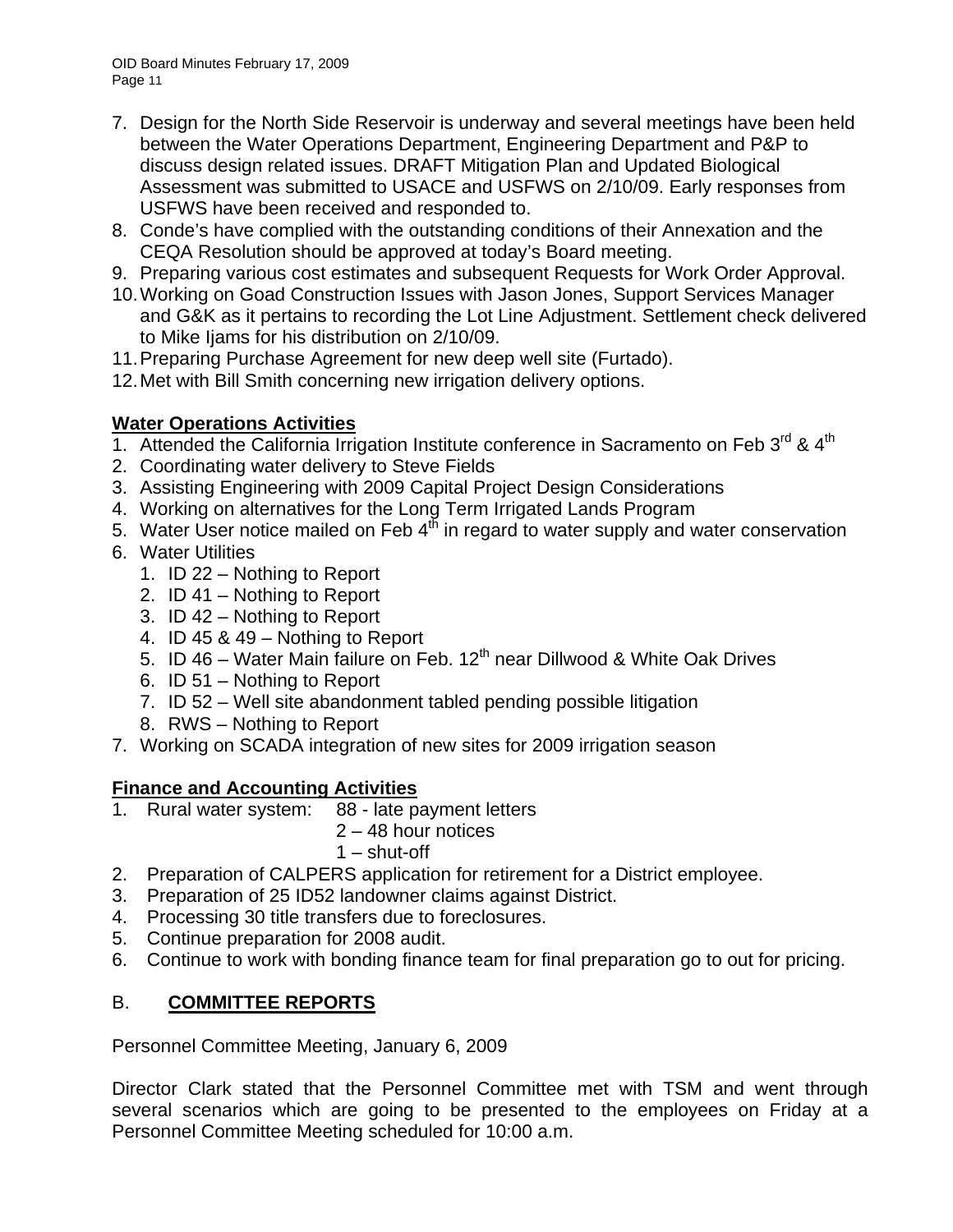# C. **DIRECTORS' COMMENTS/SUGGESTIONS**

### Director Webb

Director Webb stated that he hopes it continues to rain.

### Director Clark

Director Clark stated that he and Jack attended the California Irrigation Institute Conference in Sacramento on February 3 and 4, 2009 and listened to a lot of people talk about water. The DWR is trying to change water rights by tying water quality and environment issues into reasonable and beneficial uses of water.

### Director Alpers

Director Alpers stated that attended the special session on the Delta at the Conference. He stated that Hewlett Packard is paying a dozen professors to do an analysis on the Delta and they have determined that a peripheral canal is needed for the Delta to work, the endangered fish species are going to all die by 2050 regardless of what we do, and at least fourteen of the islands in the Delta will be submerged in the Delta by 2050.

Director Alpers also requested we place on the agenda as a discussion item our policy on water conservation. He received a suggestion by an individual who wants to convert his land to a more efficient system, whether its switching land to trees or re-leveling their ground, and would like a waiver on their water fee for that year because they are not going to be using water. Secondly he had an interesting proposal from a rancher who pumps his own water about putting in a bigger pump and the District sharing in the cost.

#### Director Bairos

Director Bairos stated that after attending that meeting in Sacramento, the District is very fortunate to be where it is because those on the west side are less fortunate. He also stated that the environmentalists are not going away.

#### Director Taro

Director Taro stated that a neighbor who lives by him and is a crop duster stated that he has contracts with almond farmers below Fresno to spray their trees as soon as the almonds bloom to knock off the blossoms so that they can save the trees.

At the hour of 10:26 a.m. the meeting adjourned to Closed Session.

# **ITEM NO. 27 CLOSED SESSION**

- **A.** *Government Code* **§54957**  Public Employee Discipline/Dismissal/Release
- **B.** *Government Code* **§54956.9 Existing Litigation** (1) *Steve Fields v. Oakdale Irrigation District*